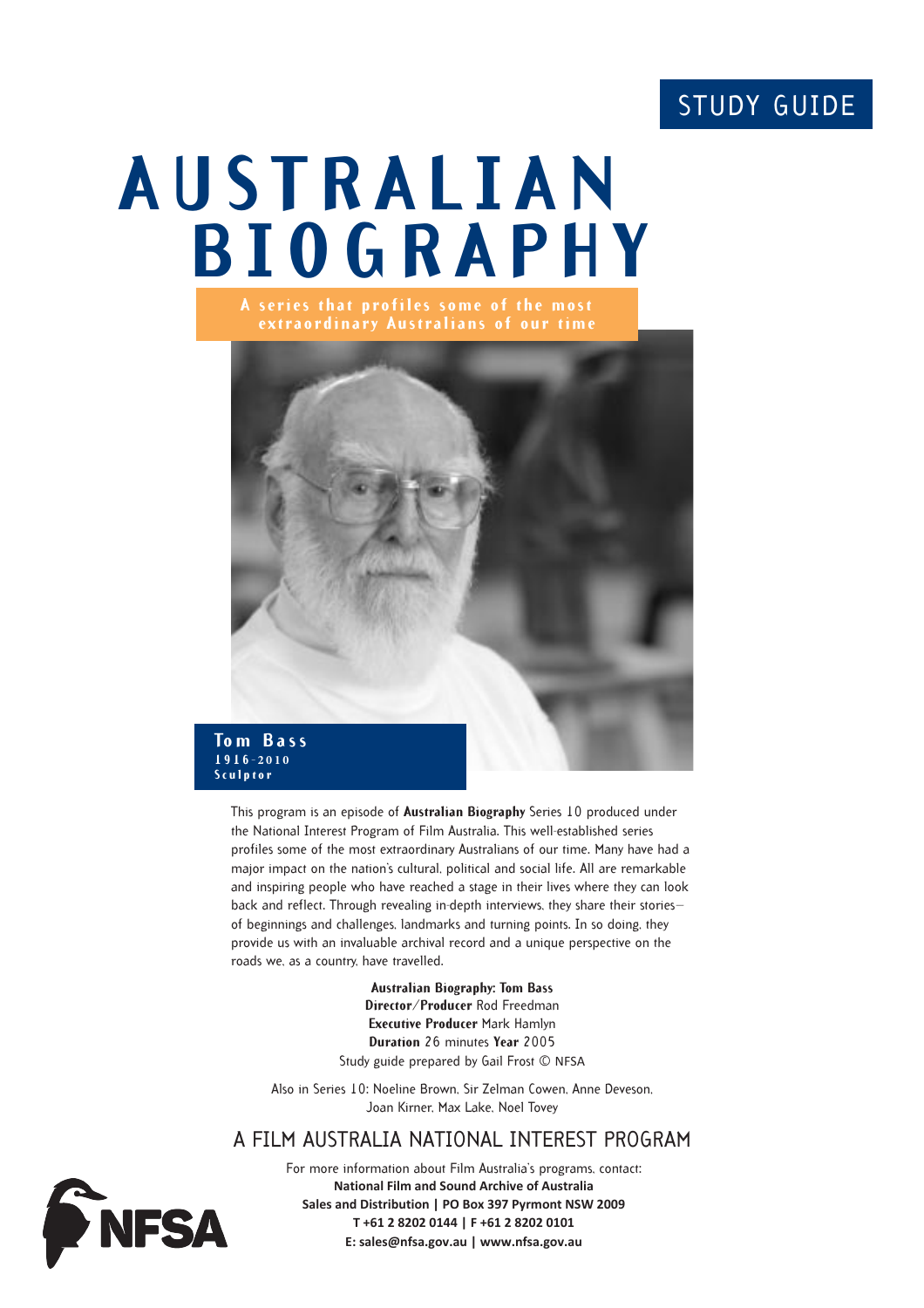#### AUSTRALIAN BIOGRAPHY: TOM BASS FILM AUSTRALIA 2

## **SYNOPSIS**

Tom Bass is one of Australia's leading sculptors, having created many of the country's most significant public works. His commissions include pieces for the National Library, Canberra's Civic Square and numerous churches and universities. However, none of his sculptures are in art gallery collections. His philosophy is that the sculptor is the seer or spokesperson for the community, whose role is to create 'public totems', not 'mantlepiece ornaments'. 'I saw the whole of Australia as a blank sheet that had to be written on,' says Tom.

Born into poverty in Lithgow, NSW in 1916, it was his childhood experiences in Gundagai that inspired Tom to become an artist. After working as a swaggie and at other odd jobs, and surviving on a diet of rolled oats in every conceivable form, he studied at Datillo Rubbo Art School and later at the National Art School. In the 1970s, he established his own sculpture school and he is still a passionate teacher at the age of 88.

Tom's own life and work have had a deep spiritual dimension, which he shares in this interview. Married twice, and the father of six children, he reflects on God, religion, war, beauty, family, marriage and his vision of public art and sculpture.

# CURRICULUM LINKS

This program will have interest and relevance for teachers and students at middle to senior secondary and tertiary levels. Curriculum links include Visual Arts, Art History, Australian History, Civics and Citizenship and English.

## BEFORE WATCHING

Students need to:

" have an understanding of major historical events in Australia from 1916 to the present

" be introduced to the language of art in the video and what it means—see Art Speak

#### **Learning Outcomes**

Students will:

" discuss and use visual language to communicate their ideas about artists and their works

" talk about and listen to how artists are influenced and inspired by the historical, cultural and aesthetic contexts in which they live and work

- $\blacksquare$  identify and discuss the elements of art and principles of design
- $\blacksquare$  identify and describe the media and processes used in artworks
- $\blacksquare$  identify the subject, composition and content in artworks
- " draw, design and make experimental three-dimensional pieces

#### ART SPEAK

" Open a discussion with students about situations that require a person to learn a specialised vocabulary. For example, what language do computer programmers learn in order to understand each other? Explain that learning the language about elements and principles of art is the first step in speaking the language of artists and that art viewers who understand this language are more informed to make judgements about artworks.

" Discuss key vocabulary and concepts: shape, form, space, texture, rhythm, movement, balance, proportion, emphasis, unity, freestanding, relief, subject, symbols.

# EARLY INFLUENCES FROM GUNDAGAI

Tom Bass lived in Gundagai for two years when he was eight to ten years of age and he believes this was an absolutely crucial part of his life. Although Gundagai was a small town it seemed full of larger than life characters. The blacksmith in the town threw the old damaged horseshoes he removed into a pile behind his shop. Tom saw this pile as a monument. or totem, that the blacksmith had made. He was fascinated by the making of things and how something came into existence (ie the process).

### **Activity: Learning the Language of Visual Art**

Learning the language of visual art is key to students understanding, appreciating and creating their own works of art. Have students view a famous Gundagai sculpture—the **Dog on the Tucker Box.** You can use the image at www.australianicons.com.au/gundagai.html (or one from another source). Ask students to analyse and evaluate the sculpture's aesthetic qualities. This can be achieved through various methods of instruction, however it is important to develop these skills using both written perceptual skills and practical studio skills.

The above-mentioned website also has photographs of Gundagai taken by Dr Charles Gabriel, who was one of Tom Bass's major influences. Remind students that artists are products of the historical, cultural and aesthetic contexts in which they live and work, so by understanding more about these areas, students can develop a greater understanding and appreciation for a particular artist.

Students could also visit other websites to read the verse on the story of the dog to develop a broader understanding of that period of time and the meaning behind this symbol of the past. Some starting points could be www.canb.auug.org.au/~stmcdona/tuckrbox.html or www.walkabout.com.au/fairfax/locations/NSWGundagai.shtml

As a boy, Tom was taken to visit Frank Rusconi, a local artist and mason, who went on to create the **Dog on the Tuckerbox**. The work was commissioned for the 1932 'Back to Gundagai' celebrations. Tom recalls thinking years later that if ever he could make a piece of sculpture as famous as the Dog, it would be marvellous.

In his book **Tom Bass: Totem Maker**, Tom explains how seeing a wheel being made by the blacksmith was one of the most intense experiences of his boyhood. The image became central to his totemic philosophy of sculpture. 'The hub of the wheel was a totem, the centre which connected all the people who were gathered around it, like spokes driven in the hub. The elemental force and power of the steel rim is the binding power of the whole culture which unifies all these people.'

During his schooling in Gundagai Tom started drawing and enjoyed it very much. He would draw images of his daily experiences. He joined the local scout troop and visually documented many of the activities in which he participated. He longed to learn more about art, however this was extremely difficult in what he states 'was a very ordinary, terribly ordinary town.' Until one day, when Charles Gabriel, the local GP, saw one of his drawings and approached Tom's mother to rebuke her for neglecting his talents. His mother told the story repeatedly and Tom says that he suddenly knew he was an artist. Later, Tom found out that Charles Gabriel had been a keen amateur photographer—the National Library in Canberra now has an extensive collection of his photographs of Gundagai in its archives.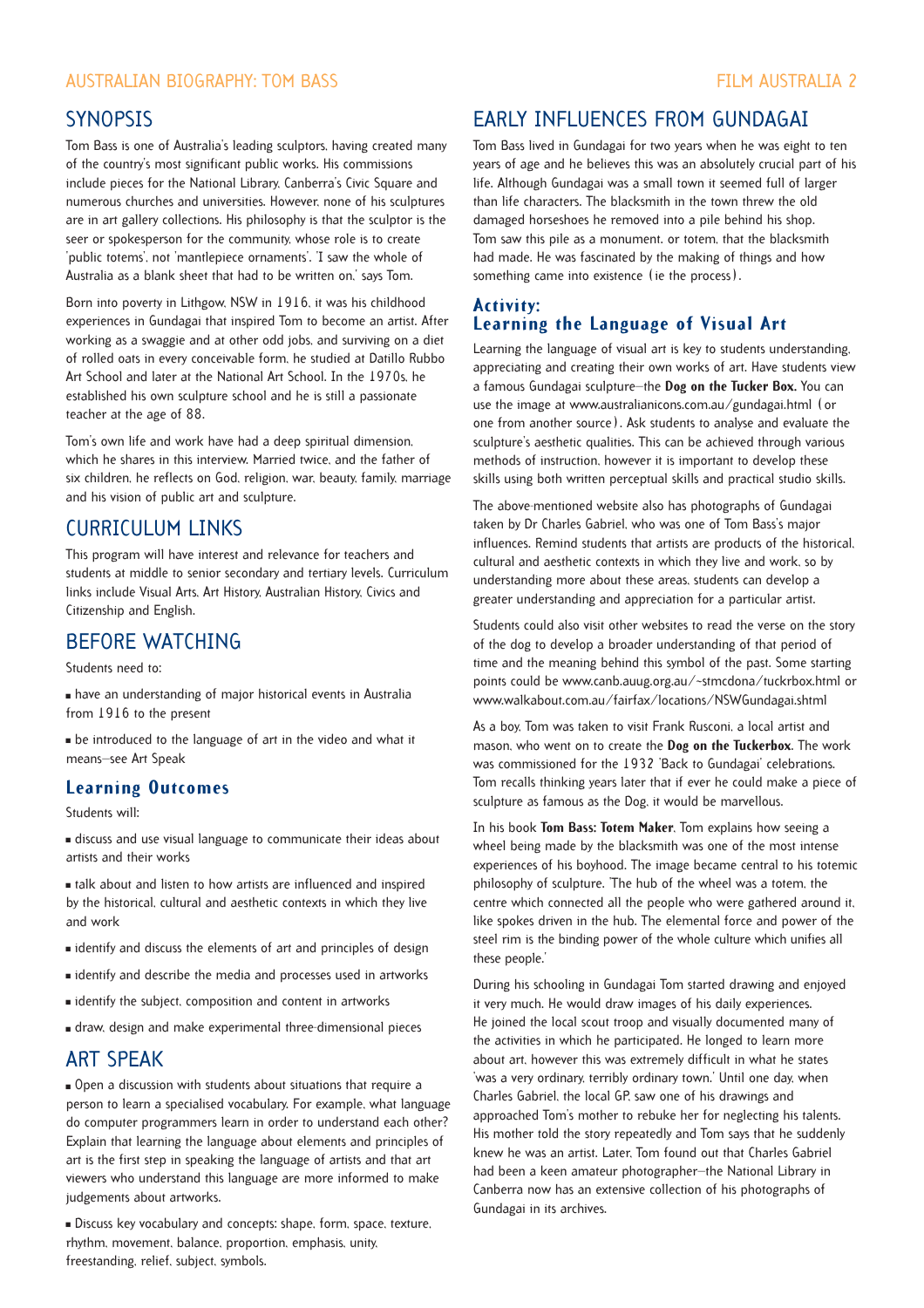#### **Discussions Points**

" What is meant by the 'Great Depression', which started in October 1929?

Tom left home and school at the age of 15 years. He worked in a sports shop and glass works and spent two years shearing and working on dairy farms across the country during the Depression years—often he was many miles away from home and extremely lonely. Do you know anyone who has done something similar? Describe your immediate reaction to this idea. Does it frighten you? Excite you? Or is it something you have never thought about?

Do you know how the Great Depression affected your family? If so, how did they cope and adapt? Do you have family stories of everyday life in the 1930s?

#### **Further Activities**

The following writing activities are designed to further develop students' awareness of this period in Australian history.

 $\blacksquare$  Imagine you are the young Tom Bass. Write four entries in your journal based on some of the experiences Tom mentions in the program. Support your writing with some additional research about this period of Australian history.

**Through Tom's eyes we hear how he coped living away from** home and his loved ones. Sometimes being away from what you are familiar with enables you to see things differently. Have you had such an experience? How did you react in this situation? What insights were you able to gain?

The way we write often depends on who we are writing for, that is, our audience. We might use different vocabulary and we might include or omit certain information depending on our audience. Write two pieces: one a letter to your family and another an article for the local newspaper, telling about your experiences, feelings and reaction to a lonely time in your life.

" Put yourself in Tom's shoes during this difficult and challenging period of time in his life, his late teens. What would you do if your normal support system was not there? What would you do to support yourself in the world of today?

# TRADITIONAL ARTS PRACTICE

When Tom was 19 years old he started posing as a model at different art schools. At Dattilo Rubbo's school, he immediately knew that was where he wanted to study, as he believed Rubbo's way of teaching was ideal for those students wanting to study sculpture.

In **Tom Bass: Totem Maker**, Tom states Dattilo Rubbo 'was a great teacher because he wasn't just teaching from his own skill or talent, he was teaching principles'. Tom feels that Dattilo Rubbo taught from an understanding of those principles, and writes that his approach was a step-by-step way of looking at form. All drawing was done with charcoal, to build the pattern and rhythm within the form. Overall, Rubbo's teaching was a process of discipline and initiation, delivered in a colourful and stimulating manner.

The great Julian of Paris, who had taught Degas and Manet, had taught Dattilo Rubbo himself. There is a continuity of tradition that runs through, from master to master, and Tom believes that he continues to demonstrate these essential principles of teaching today.

Tom met Harry Justilius, a painter and retired public servant who became a father figure to Tom. Harry gave him the book **The Meaning of Art**, by Herbert Read, as a 21st birthday present;

the only present he received for his birthday. This book, Tom states, 'opened the door to the history and principles of the development of art', for him, and adds 'I can still remember Read's definition of beauty. He said: "Beauty is a fluctuating phenomenon which manifests itself in different ways, at different times, in different cultures"'. This remark struck Tom then and has gone on to mean more the longer he lives.

Tom saw the Exhibition of French and British Contemporary Art when it came to Australia in 1939. He had never seen anything like it, with artists such as Braque, Picasso, Matisse, Gauguin and drawings by Henry Moore. Moore's drawings of wrapped forms are images that have stayed vivid for Tom over the years.

It was not until after Tom's discharge from the army in September 1945 that his greatest opportunity came via the Commonwealth Reconstruction Training Scheme (a program to retrain soldiers after they returned from war), which allowed him to study sculpture full-time for three years at the National Art School under Lyndon Dadswell, who Tom describes as 'a gifted and inspirational teacher'. (Dadswell was first sculptor to be appointed an official war artist.)

After graduation in 1948 Tom faced another challenging time. He needed to support his wife and three children. He became Lyndon Dadswell's assistant and did many odd jobs. He was also trying to work out what sort of sculptor he wanted to be; he had decided he did not want to be a sculptor who exhibited in galleries. He reached the conclusion that 'throughout the ages sculpture has had a totemic function in society, and through sculpture, people, communities and societies have been reminded of the things that are most important to them'.

Once Tom had made his decision not to exhibit in galleries and expressed this view, his peers and relatives thought he was mad, however almost instantly he had formed his philosophy for his sculptural works, commissions started coming in and his career took off.

### **Further Activities**

The following are ideas for developing further students' understanding of both language and process in freestanding threedimensional sculptural artworks. They are quick activities that can be experimental, progressive pieces that lead into final works.

" Practise basic drawing skills to explore contour, gesture, light and dark tones as they relate to three-dimensional observational drawings. Refer to exercises in the book **Experimental Drawing** (see References and Further Resources).

" Make a flat sheet of construction paper into a three-dimensional paper sculpture, by using cutting and scoring techniques. Give the sculpture a minimum of five different surfaces. Do not cut the paper into separate pieces. Use only slots and tabs if you wish to join any parts. You may like to experiment with scrap paper before final paper construction. Many are surprised that they can make curved forms from flat paper.

" Hold a large fist-size piece of clay behind your back and model and smooth it into a rounded but uneven form that has at least one opening that goes completely through it. Keep turning the clay as you work so that every surface is affected. When finished, the form should look like a rock that has been worn down by Mother Nature. Then bring the form in front of you. Using clay tools, the form can be refined. Let the clay dry to a leather-hard stage. The form can then be polished with the back of a spoon on some surfaces (burnishing) and other surfaces can be given a rougher texture.